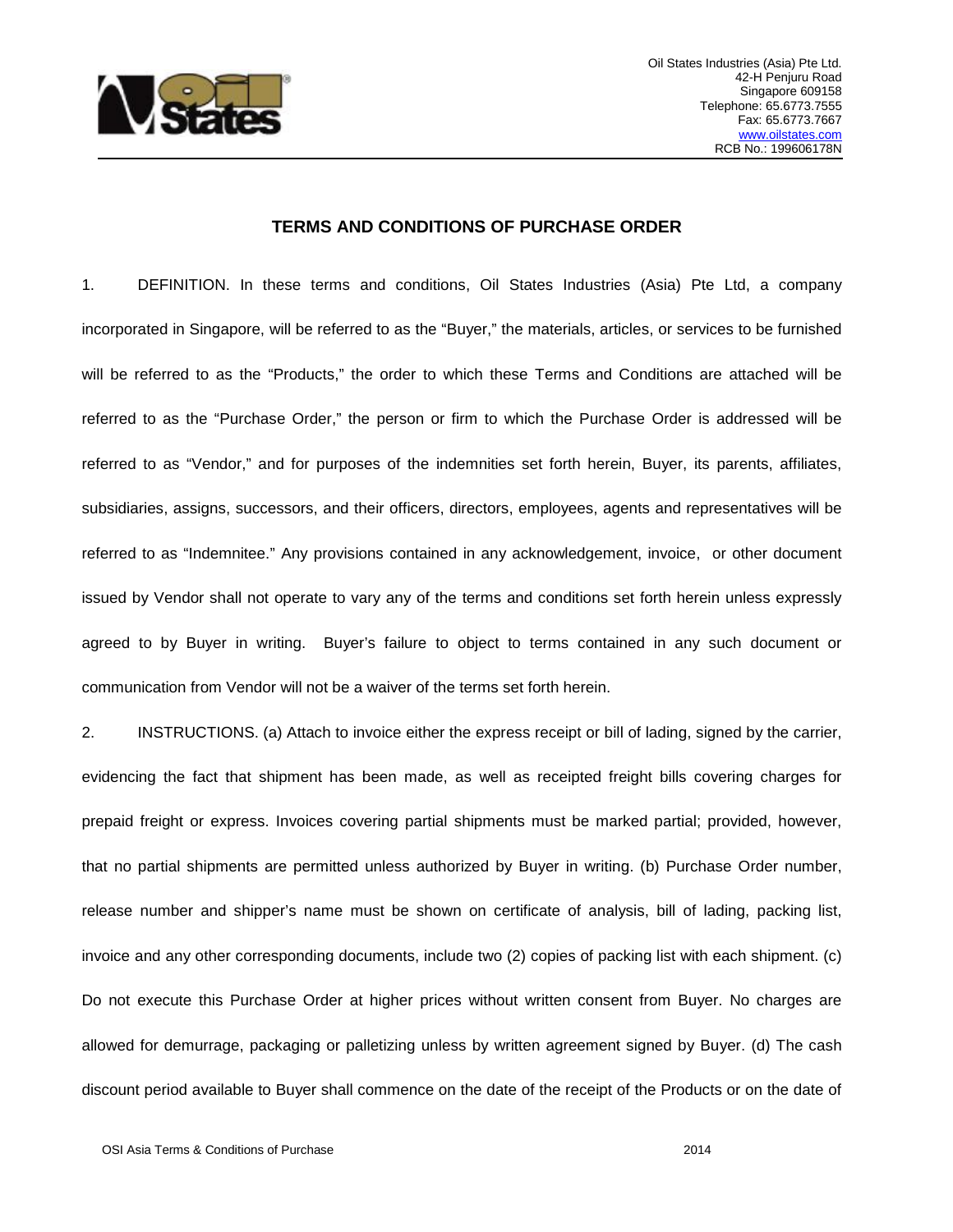

receipt of the invoice, whichever may be the later. After shipment mail invoice in triplicate to Buyer's accounting department showing cash discount on face of invoice and have original bill of lading attached. (e) All invoices must be submitted within sixty (60) days of delivery of the shipment or completion of the work. Failure to timely submit invoices shall release Buyer of any liability to Vendor for the Products.

3. ACCEPTANCE. The written acceptance of this Purchase Order by Vendor, the shipment of any Products, the commencement of any work, or the performance of any services hereunder by Vendor, shall constitute acceptance by Vendor of this Purchase Order and its terms and conditions.

4. PACKING, SHIPPING & DELIVERY. Vendor shall reimburse Buyer for all expenses and damages incurred by Buyer as a result of improper packing, marking or routing. Buyer shall not pay charges for packing, crating, freight, express, cartage or other costs unless specified in the Purchase Order. Time is of the essence to Buyer. If the Products are not delivered within the time or times specified in this Purchase Order (or within a reasonable time if no time is specified), Buyer may, at its option, (a) refuse to accept such Products and terminate this Purchase Order, or (b) cause Vendor to ship such Products by the most expeditious means of transportation and any costs of such transportation in excess of the cost of the method which would have otherwise been used shall be for the account of Vendor. Without prejudice to Vendor's obligation to deliver the Products on time, Vendor shall give Buyer notice in writing immediately if any delay is foreseen. Buyer shall not be required to make any payment in respect of Products shipped by Vendor in advance of the specified shipping date until the date specified in this Purchase Order for such Products. Title to the Products shall pass to Buyer at the time of delivery, provided that any passing of title shall not prejudice Buyer's right to reject Products as set forth herein, and further provided that where advances or progress payments are made, title,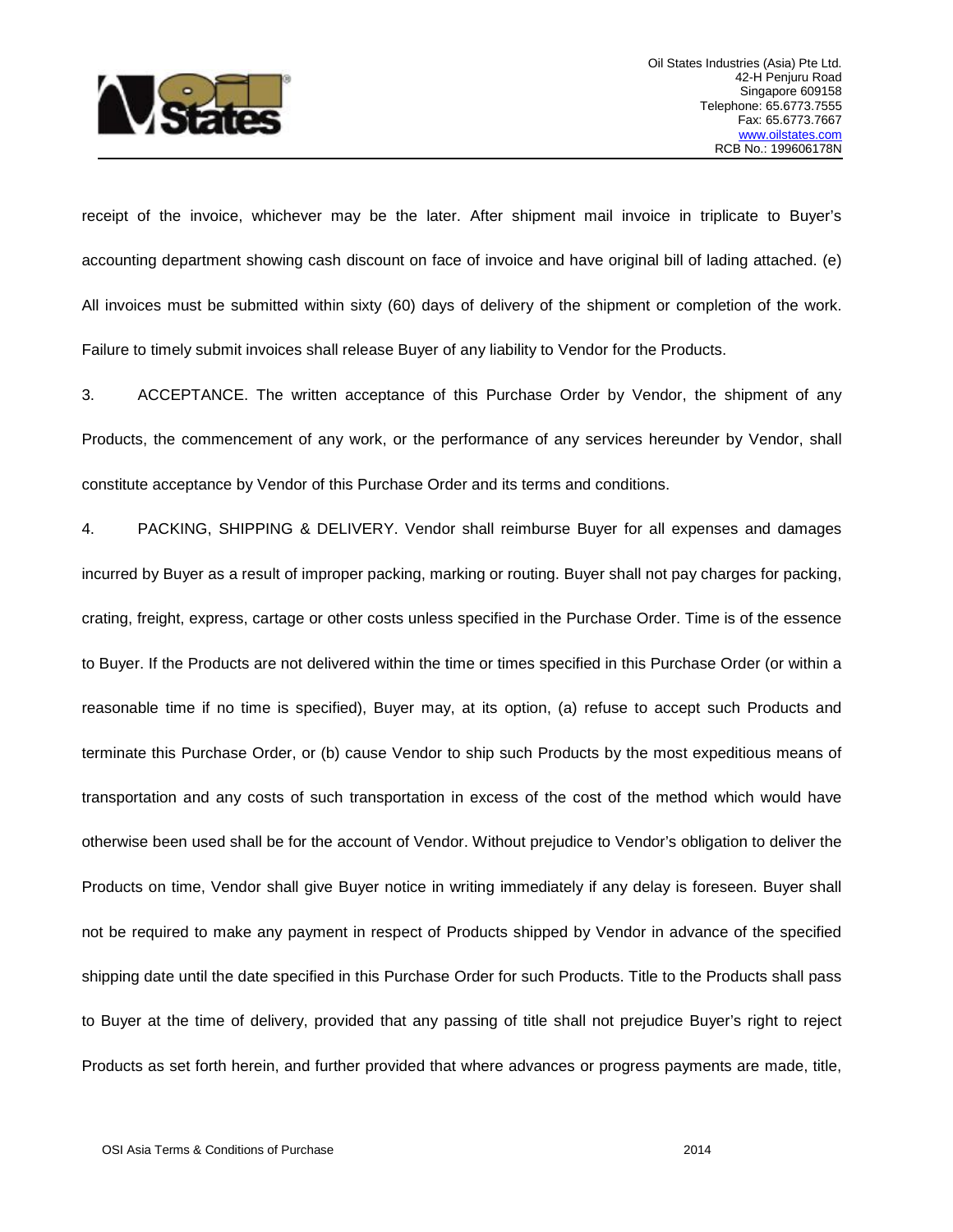

but not risk shall pass to Buyer as soon as items are identified to the Purchase Order. All items so identified shall be adequately marked and recorded as being the property of Buyer.

5. ASSIGNMENT. Vendor may not assign or subcontract the Purchase Order or the performance thereof, in whole or in part, without the prior written consent of Buyer. Upon such consent, Vendor shall ensure there is a written contract between Vendor and any of its subcontractors in connection with these Terms and Conditions of Purchase which imposes terms equivalent to if not greater than those imposed on Vendor. Notwithstanding such consent, any payment to an assignee or subcontractor shall be subject to right of set-off of any claim which Buyer may have against Vendor, except to the extent that such claim is expressly waived in writing by Buyer. This Purchase Order and Buyer's rights hereunder shall be freely assignable by Buyer.

6. INSPECTION. Buyer reserves the right to visit Vendor's manufacturing or other facilities at all reasonable times and places in order to inspect work in progress which is the subject of this Purchase Order. Vendor agrees to admit to its premises such quality control personnel as may be dispatched there by Buyer and permit those representatives to make a full and complete inspection of all goods, materials, procedures, subassemblies, facilities, tooling and machines employed in producing the items called for in this Purchase Order. Neither Buyer's approval of Vendor's proposed design, product specifications, test plans and/or procedures, manufacturing processes, methods, tooling or facilities, nor Buyer's inspection, failure to inspect, acceptance of delivery, payment or use of the Products described herein, shall relieve Vendor of any of its obligations hereunder. Payment for Products on this Purchase Order shall not constitute an acceptance thereof but all Products shall be received subject to Buyer's inspection and rejection. Final inspection, testing and acceptance shall be at Buyer's plant or other places designated by Buyer in writing. Defective Products or Product not in accordance with Buyer's specifications or Products which have been damaged in shipment due to improper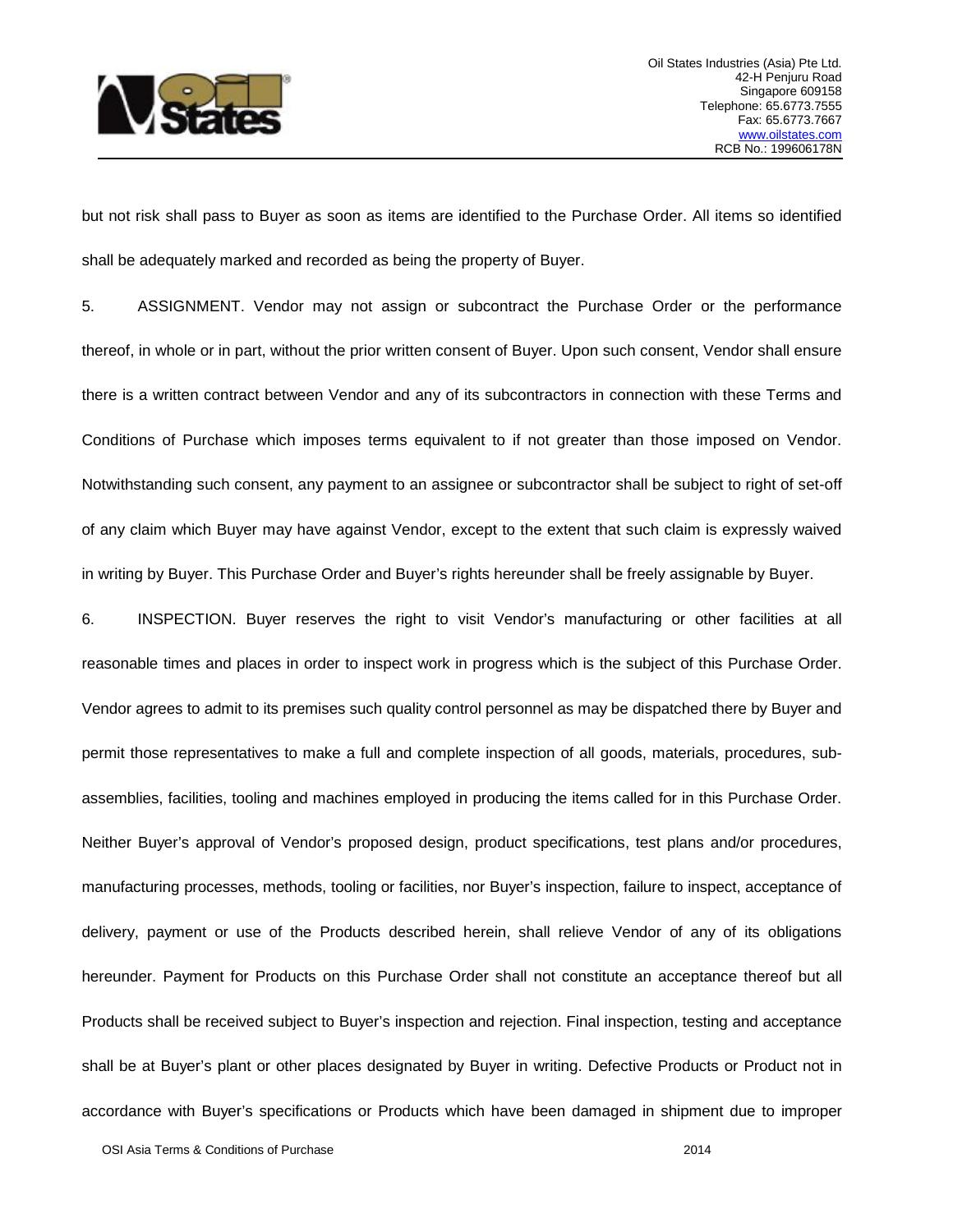

packing, crating, preparation or loading by Vendor or its agents (and for which Buyer does not elect reimbursement under Section 4 hereof), will be held as Vendor's property, at Vendor's risk and subject to Vendor's disposition. Products returned as defective shall not be replaced without a purchase order.

7. PATENTS AND INVENTIONS. Vendor shall release Indemnitee from any liability to Vendor for, and shall indemnify, defend and hold harmless Indemnitee and its customers and users of Products from and against any and all loss, damages, liability, claims, suits, demands, costs and expenses (including attorney's fees) for actual or alleged infringements of any patent rights, copyrights, or unauthorized use of trade secrets or proprietary information in the manufacture, use or disposition of any Products furnished by Vendor, or the use of any process in the performance of services hereunder, the design or specification for which Products or process were not supplied by Buyer. Indemnitee may assume its own defense in any such suit or proceeding in which event the foregoing indemnity agreement to hold Indemnitee harmless shall extend to all of Indemnitee's costs therein, including attorney's fees and litigation costs. The preceding provision regarding Indemnitee's right to assume its own defense shall apply to all indemnities set forth herein. Any and all ideas, inventions (whether or not patentable), and improvements whatsoever conceived, discovered, or developed, in whole or in part, by Vendor and Vendor's employees specifically in connection with performance of this Purchase Order shall be and remain the sole and exclusive property of Buyer. Vendor agrees that it will, on demand, at Vendor's expense, assist and require and bind Vendor's employees to assist in the preparation, execution and delivery of any disclosures, patent applications, or other papers required by Buyer to obtain and enforce patents in the United States and foreign countries and to execute and deliver to Buyer any assignment or other documents which Buyer deems necessary to perfect Buyer's right, title and interest in and to said ideas, inventions, and improvements.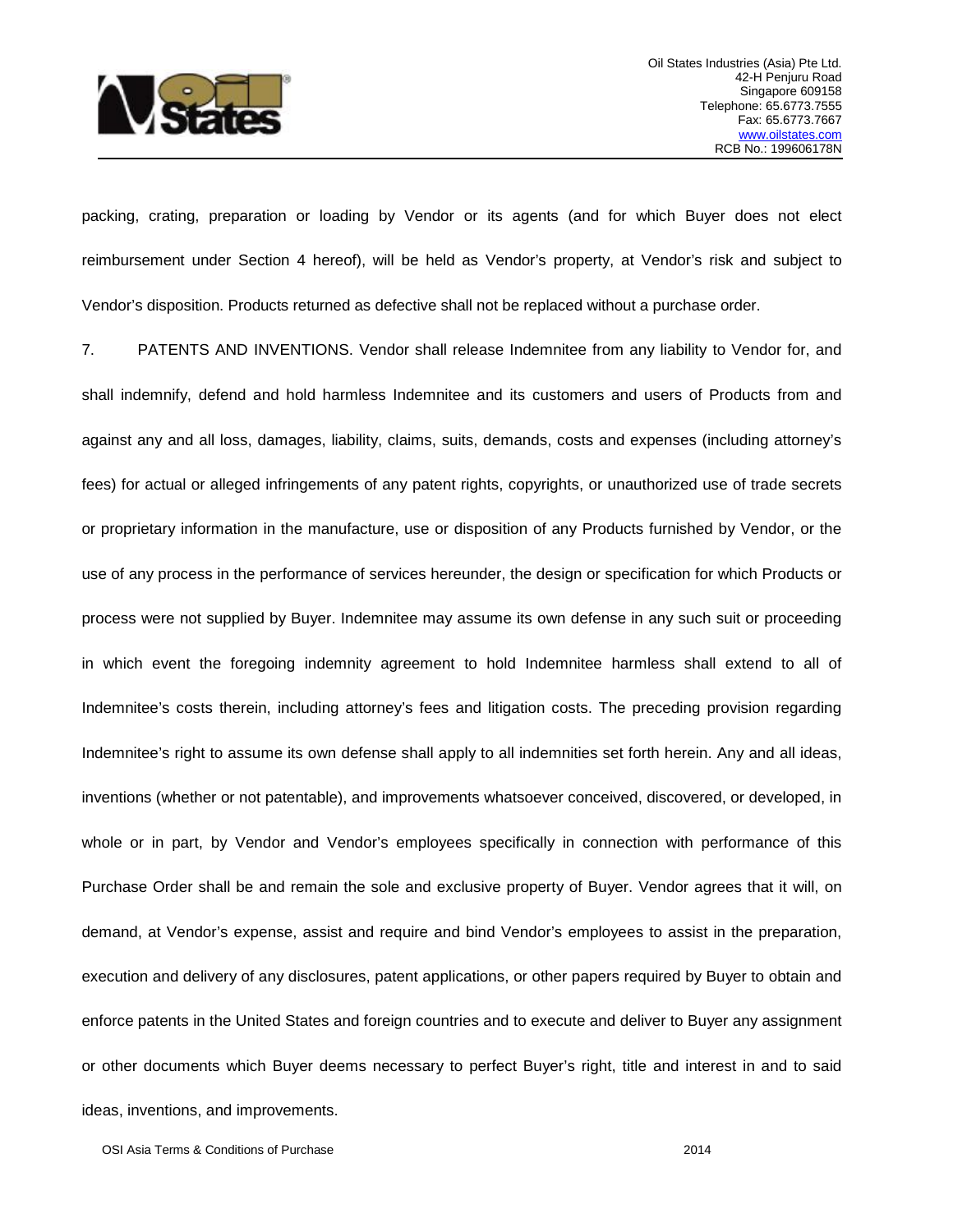

8. INSURANCE, RISK OF LOSS AND INDEMNITY. All risk of loss to the Products shall be that of the Vendor until acceptance of the Products in writing by Buyer at Buyer's plant or other place designated by Buyer. All designs, tools, drawings and any other property of Buyer, while in Vendor's possession, shall be at Vendor's risk against loss or damage from all hazards and Vendor shall reimburse Buyer for any such loss or damage. VENDOR HEREBY RELEASES INDEMNITEE FROM ANY LIABILITY TO VENDOR FOR, AND AGREES TO INDEMNIFY, DEFEND AND HOLD HARMLESS INDEMNITEE FROM AND AGAINST ALL ACTIONS, CLAIMS, LOSSES AND EXPENSES (INCLUDING WITHOUT LIMITATION ALL COURT COSTS AND ATTORNEY'S FEES), RELATING TO ANY CLAIM OF INJURY TO OR DEATH OF PERSONS OR DAMAGE TO OR LOSS OF PROPERTY ARISING OUT OF OR RELATED TO HAZARDOUS OR DEFECTIVE MATERIAL OR WORKMANSHIP IN ANY PRODUCTS SOLD HEREUNDER OR DUE TO VENDOR'S FAILURE TO TIMELY PROVIDE INFORMATION OR ASSISTANCE REQUIRED HEREUNDER. If Vendor's employees, agents or other representatives enter upon premises occupied by or under control of Indemnitee or their customers or suppliers in the course of the performance of this Purchase Order, Vendor shall take all necessary precautions to prevent the occurrence of injury or death to any person or damage to or loss of any property arising out of any acts or omissions of such employees, agents or other representatives of Vendor and, unless any such injury or damage is due solely and directly to Buyer's negligence, SHALL RELEASE INDEMNITEE FROM ANY LIABILITY TO VENDOR FOR, AND SHALL INDEMNIFY, DEFEND AND HOLD HARMLESS INDEMNITEE FROM AND AGAINST ALL ACTIONS, CLAIMS, LOSSES AND EXPENSES (INCLUDING WITHOUT LIMITATION ALL COURT COSTS AND ATTORNEYS' FEES), RELATING TO ANY CLAIM OF INJURY TO OR DEATH OF PERSONS OR DAMAGE TO OR LOSS OF PROPERTY ARISING OUT OF OR RELATED TO ANY ACT OF OR OMISSION OF VENDOR, ITS EMPLOYEES, AGENTS OR OTHER REPRESENTATIVES. Vendor shall maintain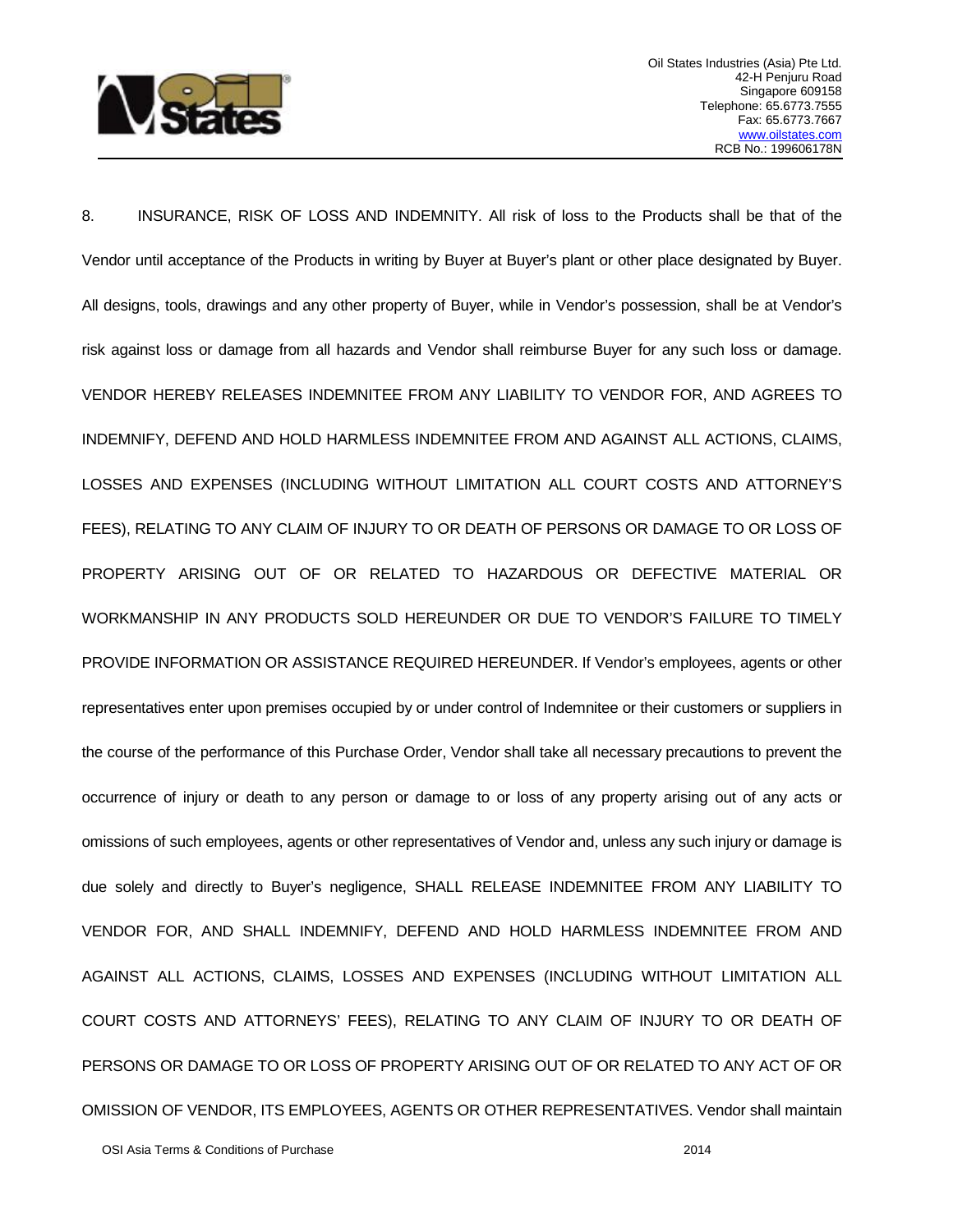

and submit to Buyer certificates evidencing such Comprehensive General Liability, Products Liability, Auto Liability and Employer's Liability and Worker's Compensation Insurance as will insure Indemnitee in accordance with the foregoing indemnities and protect Indemnitee from any claims under the Workmen's Compensation Act. Liability limits shall be not less than \$1,000,000 combined single limit bodily injury and property damages per occurrence. Such insurance shall be primary and non-contributing with any other insurance available to Indemnitee. Such insurance shall also provide for a waiver of underwriters' rights of subrogation against Indemnitee and shall name Indemnitee as an additional insured on all policies with the exception of workers' compensation. This provision shall survive expiration or termination of the Purchase Order.

9. VARIATION IN QUANTITY. Unless authorized by additional Purchase Order or change order, any variation in the quantities herein called for will not be accepted, and any Products received in excess thereof may be returned to Vendor at Vendor's expense.

10. VARIATION IN PRICE. The prices shown on this Purchase Order are firm and fixed unless otherwise agreed to in writing by Buyer. Buyer shall receive the benefit of any general reductions in Vendor's prices prior to delivery and in no event shall Buyer be charged higher prices than Vendor's similar customers who take delivery in substantially the same amounts. Unless otherwise noted herein, Vendor is responsible for the prompt payment of all applicable taxes in effect at the time of sale hereunder and shall detail such taxes apart from the price of the Products on all invoices submitted. VENDOR ALSO AGREES TO DEFEND, INDEMNIFY AND HOLD HARMLESS INDEMNITEE AGAINST ALL ACTIONS, CLAIMS, LOSSES AND EXPENSES, INCLUDING ATTORNEY'S FEES, ARISING OUT OF OR RELATED TO ANY FAILURE TO PAY SUCH TAXES.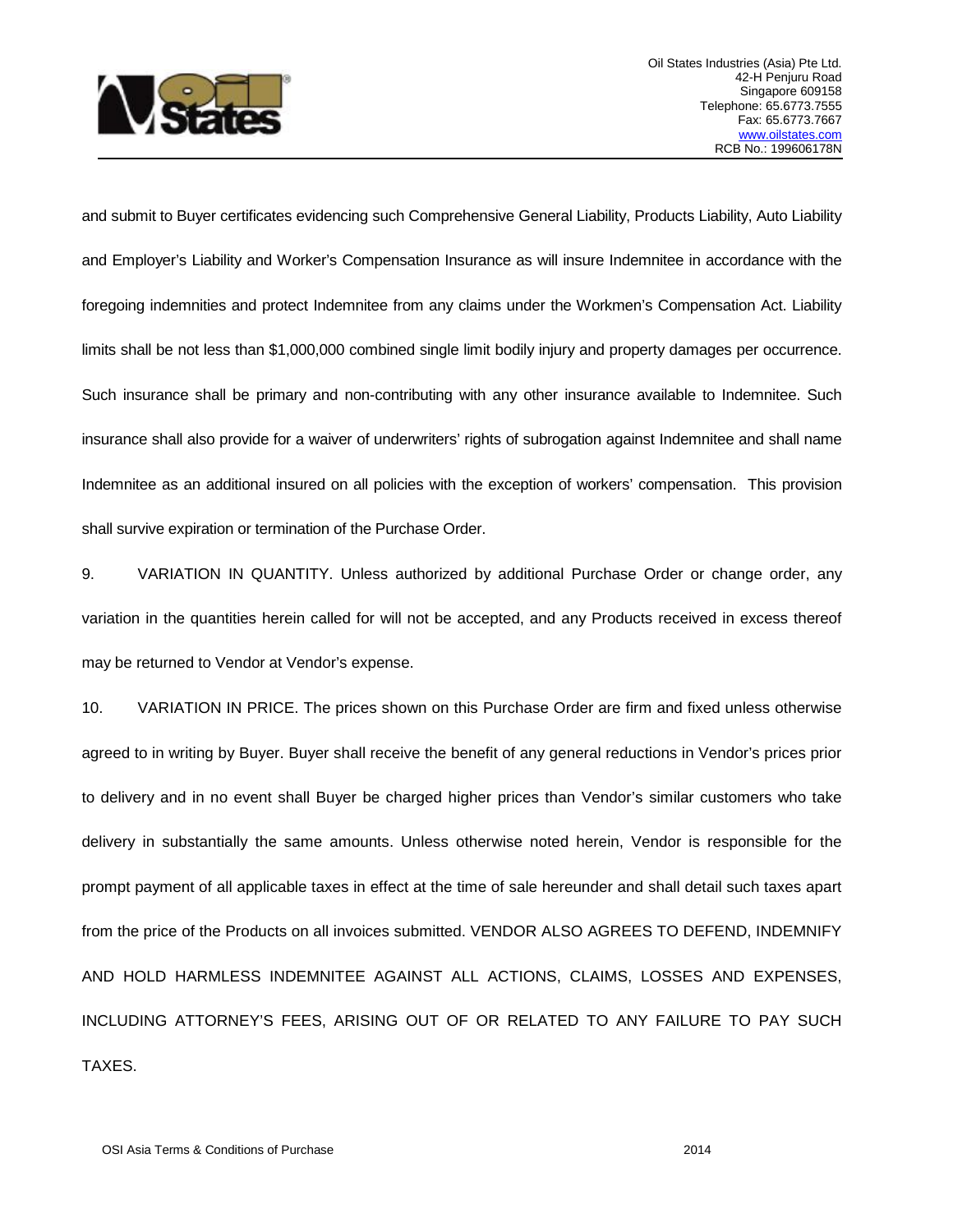

11. VARIANCE FROM SPECIFICATIONS. Any variation from specification requirements must be noted on the Acknowledgment copy hereof. No variation is accepted until a change order is issued approving it.

12. WARRANTIES. Vendor warrants that all material covered by this Purchase Order will conform to the specifications, drawings, samples or other description furnished by Buyer, and will be merchantable, fit for the purpose intended, of good material and workmanship and free from all defects in design, material and workmanship. Vendor shall at its sole expense, including the expenses of Buyer in returning or storing the Products, repair or replace any Products, at the election of Buyer, (a) which fail to conform to the specifications set forth in this Purchase Order, (b) which otherwise prove to be defective within the latest of one (1) year of installation, eighteen (18) months from the date of shipment, or any warranty period on the face hereof or (c) which otherwise are in breach of the foregoing warranties or of any other provision of this Purchase Order. In the event of the failure of Vendor promptly to repair or replace any of the foregoing described Products, Buyer, after reasonable notice to Vendor, may make such corrections or replace such Products and charge Vendor the cost incurred by Buyer in doing so. Vendor shall, for a period of two (2) years after the date of shipment of the Products sold hereunder or such longer period as may be required by law, retain all documents which relate to the quality of the material used in performing the work required under this Purchase Order and shall upon reasonable notice make those documents available to Buyer for inspection and copying. All warranties shall inure to the benefit of and be enforceable by Buyer, its affiliates, and its assignees.

13. CANCELLATION. (A) Cancellation with cause: In addition to Buyer's rights to cancel set forth elsewhere in this Purchase Order, Buyer may cancel this Purchase Order, partially or entirely, effective on the date of such cancellation or such other date as Buyer may designate, for any one of the following reasons: (1)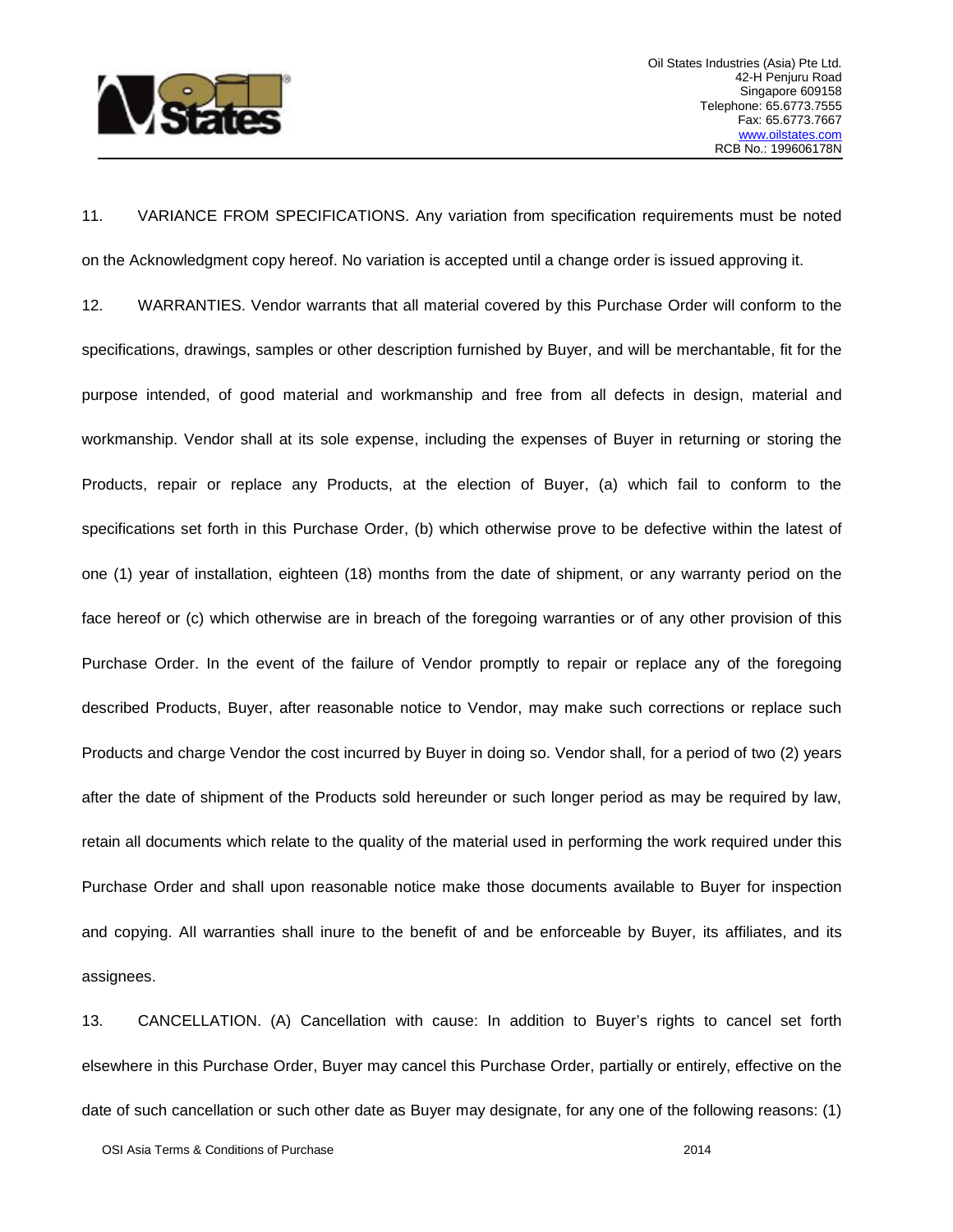

failure of Vendor to use due diligence to perform as specified; (2) failure of Vendor to deliver as specified, or within a reasonable time if no time is specified, unless such failure is caused by an event of Force Majeure, as described below; (3) in the event of any proceedings in bankruptcy, insolvency or receivership by or against Vendor or the appointment of an assignee for the benefit of creditors; (4) the cancellation of an order or contract placed with Buyer by a third party principal for materials, articles, or services included in this Purchase Order; or (5) the failure of Vendor to perform any provision of this Purchase Order. In the event of any such cancellation, Buyer, shall have the right: (a) to refuse to accept delivery of the Products; (b) to return to Vendor any Products already accepted, to recover from Vendor all payments made therefor and for freight, storage, handling and other expense incurred by Buyer and to be relieved from liability for any future payments to Vendor; (c) to recover any advance payments to Vendor for undelivered or returned Products; and (d) to purchase replacement Products elsewhere and charge Vendor with any resultant losses. No returned Products shall be replaced by Vendor without Buyer's written replacement order. (B) Cancellation without cause: Buyer may cancel this Purchase Order, partially or entirely, effective on the date of such cancellation or such other date as Buyer may designate, at any time without cause or default of Vendor. Vendor shall, upon Buyer's request, immediately suspend shipments of Products. Payment for Products completed before notice of cancellation shall be made at the price specified in this Purchase Order. Vendor's verifiable additional expenses directly resulting from such cancellations and suspensions, shall be equitably adjusted between Buyer and Vendor and this Purchase Order modified accordingly.

14. RIGHTS & REMEDIES. Termination by either Buyer or Vendor shall not prejudice any claim for damages and/or non-performance Buyer would otherwise have against Vendor. The rights and remedies of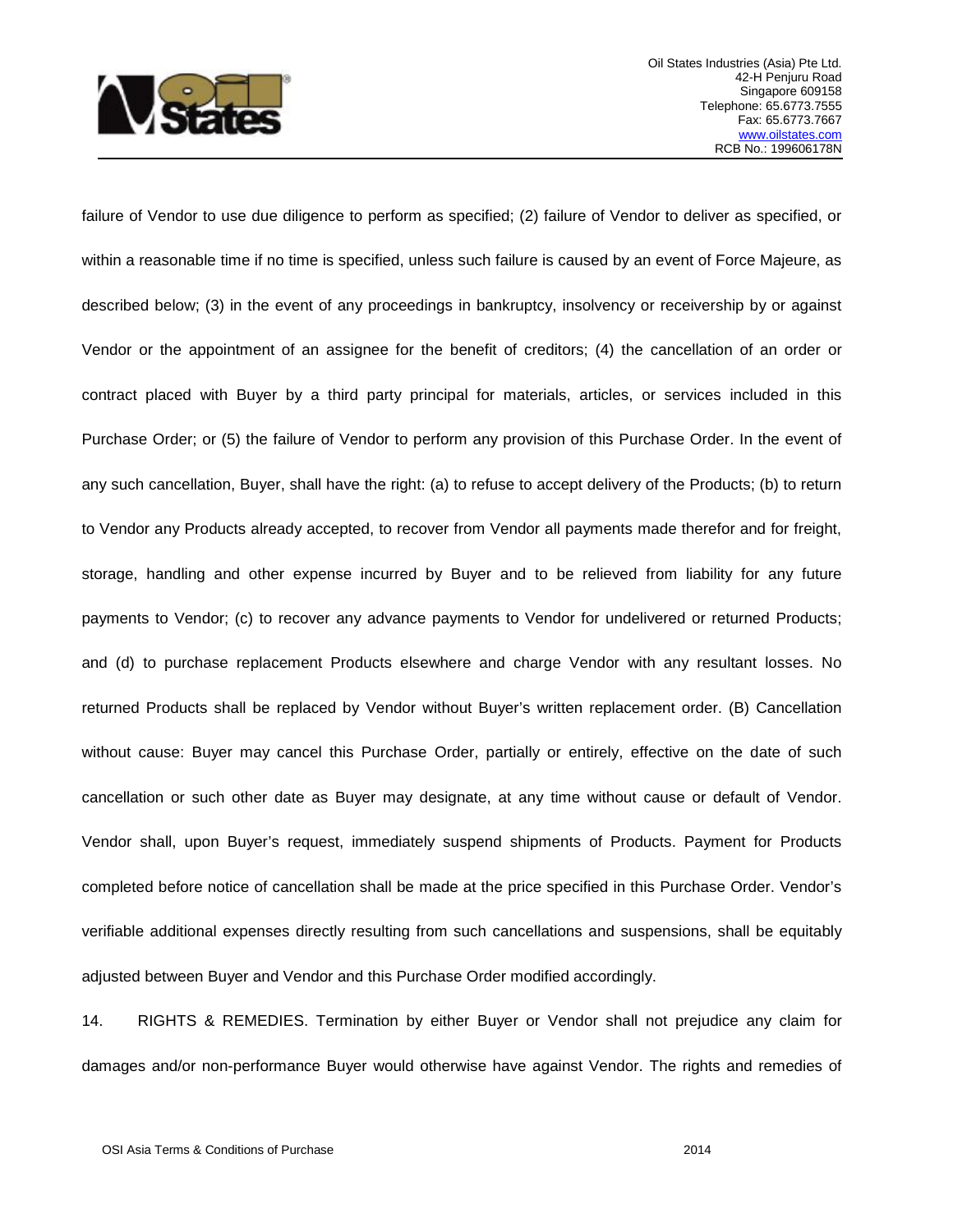

Buyer set forth in this Purchase Order are not exclusive and are in addition to all rights and remedies of Buyer at law or equity.

15. HAZARDOUS MATERIALS OR SUBSTANCES. Vendor shall notify Buyer in advance of shipment, or at any other time it becomes known, if the Products to be furnished hereunder contain any hazardous or dangerous materials or substances. Vendor shall advise Buyer of any hazards associated with the handling, use, storage or disposal of the Products and/or any by-products thereof, and shall furnish Buyer with copies of all relevant information concerning the physical, chemical and toxicological properties of the Products, and emergency steps to be used in the event of a health, safety, or environmental incident involving hazardous materials contained in the Products.

16. CHANGES. Buyer may at any time specify additions, deletions or modifications (collectively "Changes") to the specifications, designs, reports, blueprints, drawings; to the quantities of Products, services or work; or to any other condition or term of this Purchase Order in writing or orally with a prompt written confirmation. Vendor shall thereupon promptly advise Buyer of the extent to which the Change will cause an increase or decrease in the cost to Vendor or the time required for Vendor to perform under this Purchase Order. Buyer will thereupon determine whether it wishes to proceed on the basis of the Change. Buyer will notify Vendor of Buyer's determination and the work will be performed by the Vendor in accordance therewith. Vendor shall not be entitled to compensation in addition to the price(s) specified in this Purchase Order unless such additional compensation shall have first been approved in writing by Buyer. Nothing contained in this section shall relieve Vendor from proceeding without delay in the performance of this Purchase Order as changed.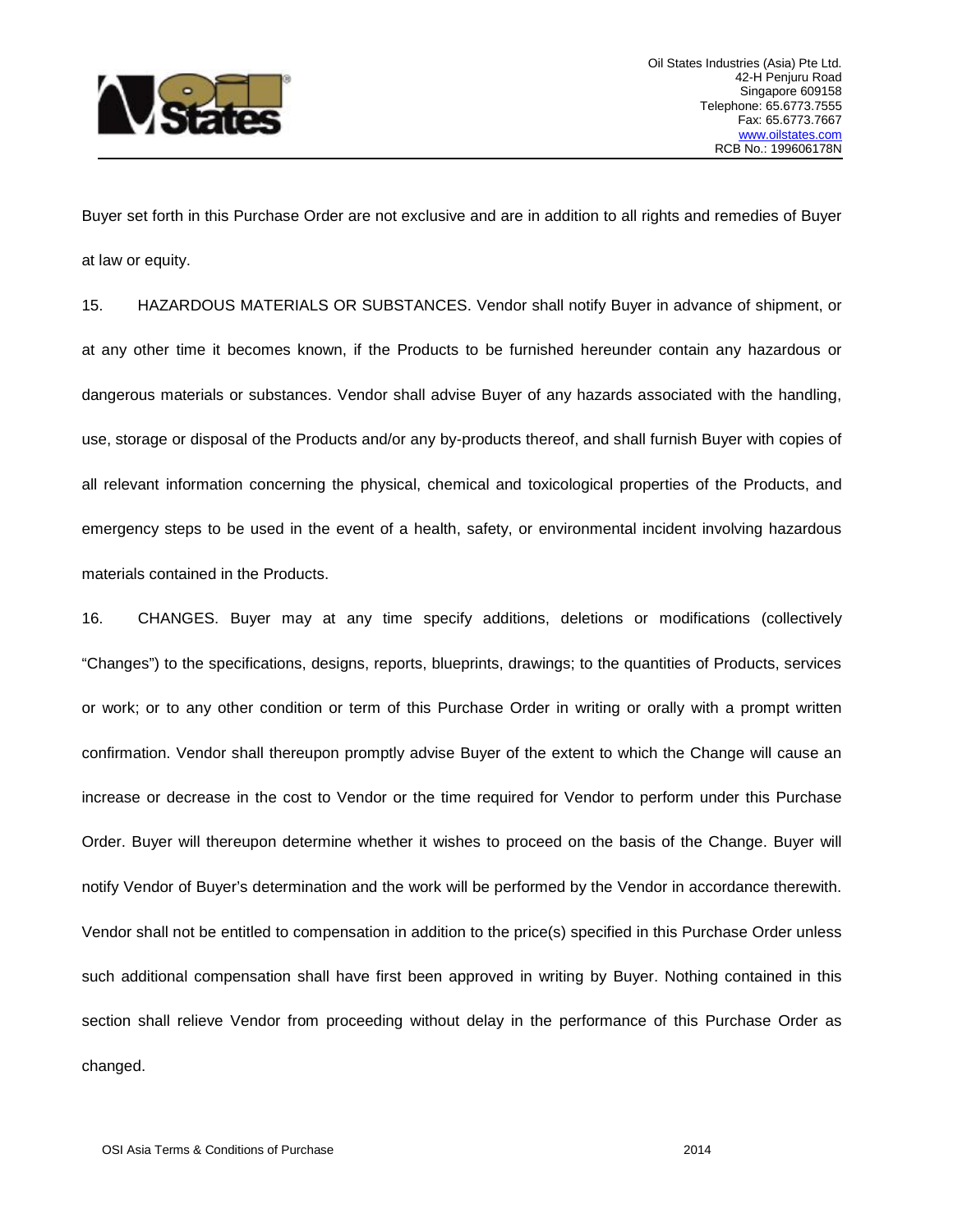

17. PROPRIETARY INFORMATION. This Purchase Order and any drawings, ideas, specifications and information attached hereto or communicated herewith are the loaned property of Buyer and must be returned upon completion of Vendor's use. Neither this Purchase Order nor any drawings, designs, ideas, specifications, oral instructions or information concerning Buyer's use of the Products, or any other information and know-how associated herewith may be used, lent, copied, reproduced or communicated in any manner by anyone without such party first obtaining written permission of Buyer. In the event persons not specifically authorized by Buyer gain access to such foregoing information, this Purchase Order, at the sole option of Buyer, may be canceled immediately. Unless otherwise expressly agreed in writing, Buyer accepts no obligation of confidence to Vendor with respect to any drawings, ideas, specifications or other information divulged by Vendor for equipment, operations or designs witnessed by Buyer at Vendor's plant.

18. FORCE MAJEURE. If Buyer or Vendor is prevented from carrying out any of the provisions hereof by reason of acts of God, including but not limited to earthquake, cyclone, fire, flood, war, revolution, blockade, strike, riot, delay by carrier, fuel shortage, embargo, lockout or other labor disturbance, actual or potential, the operation of statutes or laws, interference of civil or military authority, or other cause beyond the reasonable control of the parties, the party so interfered with shall be excused from performing hereunder to the extent of such interference. Vendor shall insert the substance of this provision in any orders issued by it which are applicable to this Purchase Order. The party claiming Force Majeure shall give the other party prompt notice of same with reasonably complete particulars.

19. COMPLIANCE WITH LAWS, ETHICAL BUSINESS PRACTICES. This Purchase Order is subject to all statutes, regulations and rules of the Republic of Singapore. Vendor warrants the Products provided under this Purchase Order shall be provided in compliance with all relevant legislation, laws, regulations and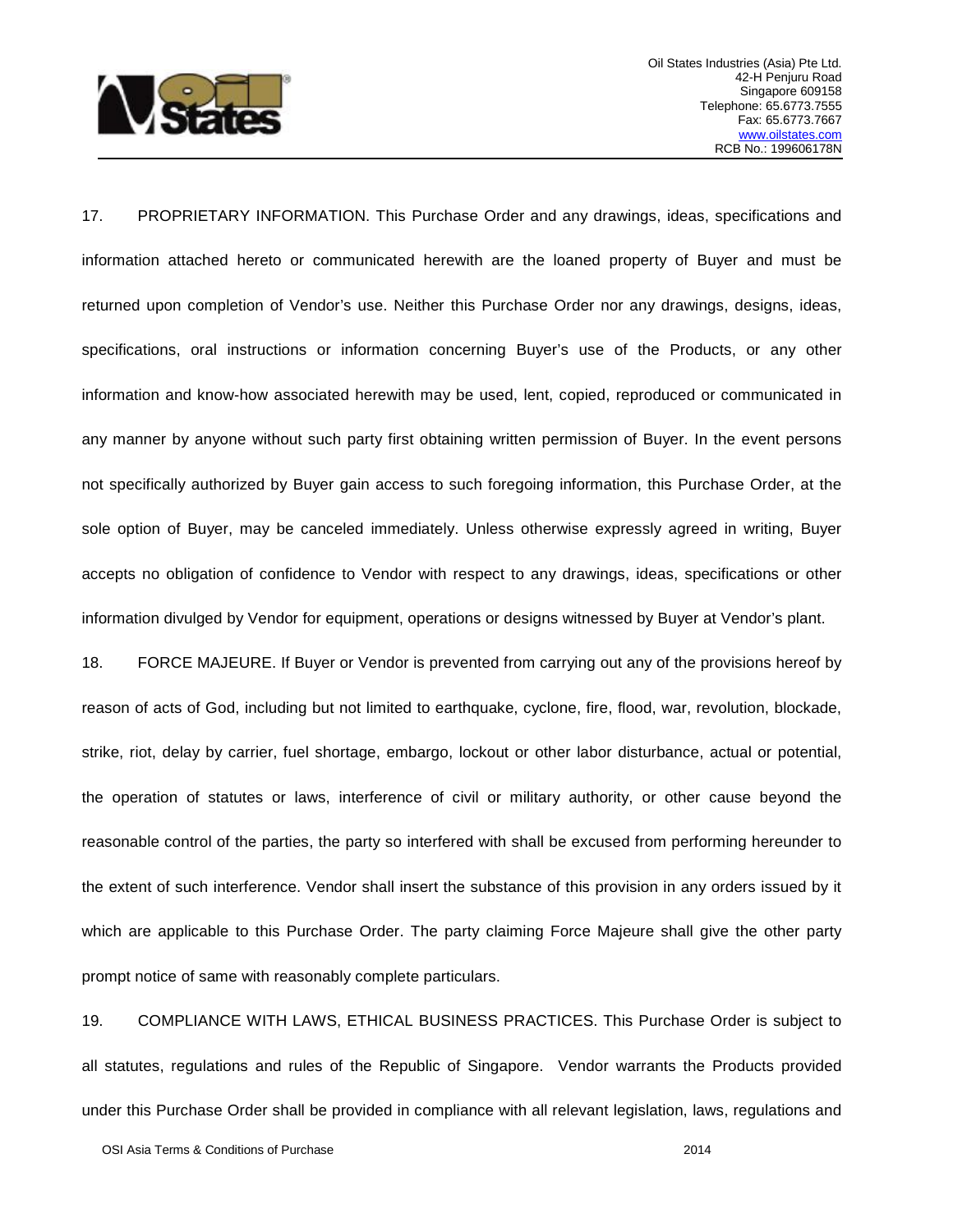

any other requirements of any government authority having jurisdiction over Vendor or Buyer's activities, wherever located, which are in effect at the date of the Purchase Order or which may in the future become applicable. Copies of relevant portions of the prime contract under which this Purchase Order is issued, if not attached and made a part hereof, will be furnished upon request by Vendor. Prior to the performance of any work or the rendering of any services pursuant to this Purchase Order, Vendor shall procure, at its expense, all necessary permits, certificates and licenses necessary for compliance therewith. In the performance of this Purchase Order, Vendor shall make all reasonable efforts to avoid and prevent any conditions which may result in a conflict with Vendor or Buyer's best interests.

20. ANTICORRUPTION AND TRADE COMPLIANCE. Without limiting the generality of the preceding section, Vendor represents and warrants that it and its employees, agents, subcontractors, or any other party associated with Vendor have not and shall not offer, authorize, make or promise to make any payment or gift, or transfer anything of value, directly or indirectly, to (i) any governmental official or employee, including employees of government controlled entities, (ii) any official, candidate, or employee of a public international organization or political party, or (iii) to any third party knowing or having reason to know that such third party will give the payment or any portion thereof, to any of the aforementioned parties (hereinafter "Restricted Parties") in order to obtain or return business, or for any other improper purpose, in violation of any applicable anti-bribery and anti-corruption conventions and laws including but not limited to the US Foreign Corrupt Practices Act and the UK Bribery Act. Vendor warrants it will comply with all relevant laws regarding bribery and corruption including local laws related to anticorruption, anti-kickbacks, and anti-money laundering. When applicable, Vendor shall ensure there is a written agreement with its agents, subcontractors, or any other applicable party which imposes terms equivalent to those imposed in this section. Vendor warrants, to the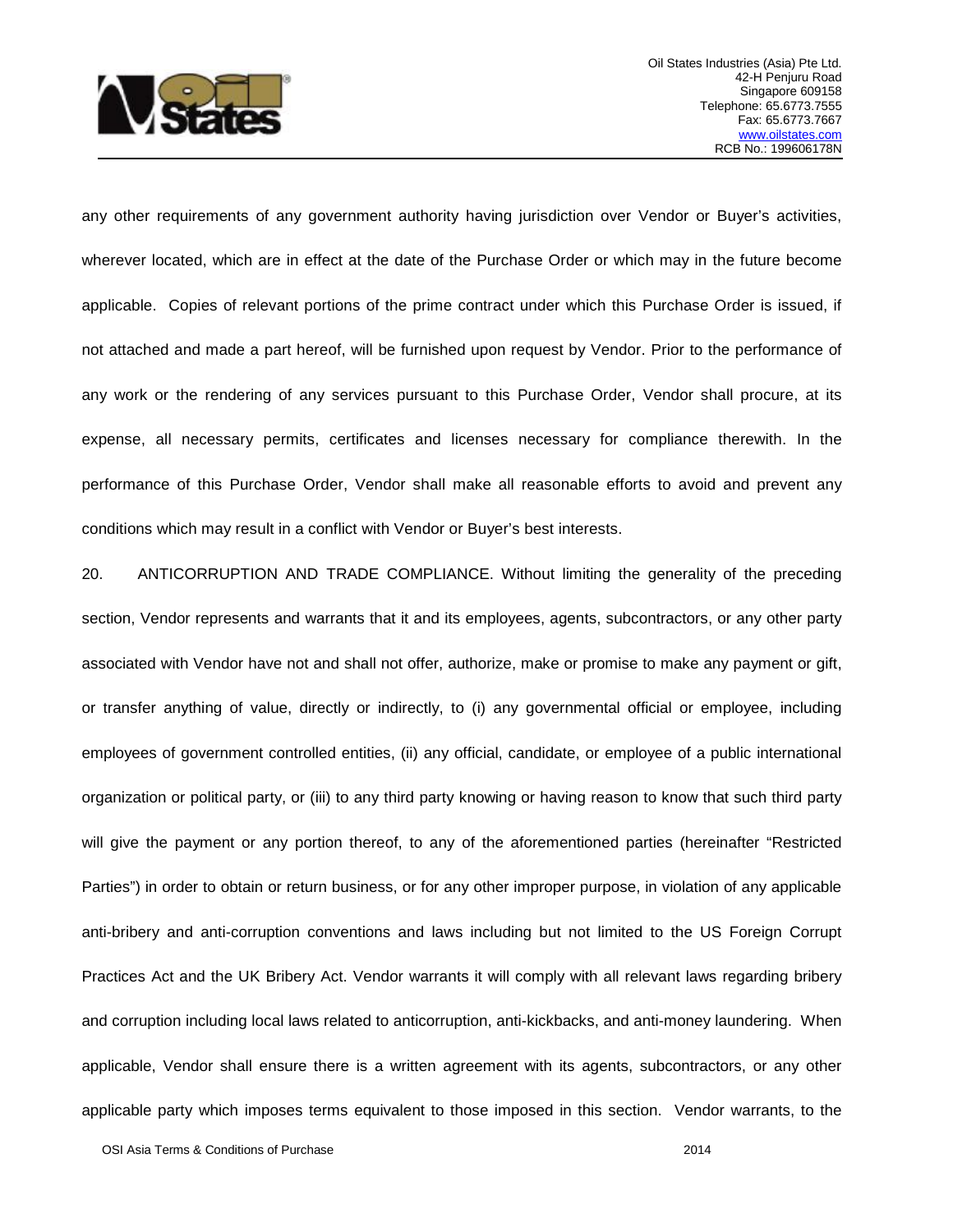

best of its knowledge, none of its officers, employees or direct or indirect owners are Restricted Parties. Vendor shall immediately notify Buyer in writing upon becoming aware of or suspecting a Restricted Party is or becomes an officer of Vendor or acquires a direct or indirect interest. Any violation of the obligations contained in this section shall be considered a material breach and shall entitle Buyer to terminate the Purchase Order immediately without prejudice to any further rights or remedies available to Buyer. Buyer may retain such amounts owed to Vendor it reasonably believes necessary to compensate for such breach or violation and any monies paid by Buyer to Vendor in connection with such breach or violation shall be refunded to Buyer. Any modification or amendment under this Purchase Order is considered a reaffirmation of the foregoing warranties and representations of this section.

Vendor agrees that, in its performance under this Purchase Order, it is solely responsible for and warrants its compliance with the import and export laws and regulations of Singapore, the United States of America, and those of any other jurisdiction or country as may be applicable to any party including any applicable administrative requirements. Neither Vendor nor Buyer shall, directly or indirectly, sell, export, or reexport, or otherwise provide the Products under this Purchase Order to any individual, entity, destination, or for any use prohibited by the laws of the United States or any other jurisdiction or country that may be applicable without proper authorization by the appropriate governmental authorities. . Vendor shall provide to Buyer copies of such compliance forms and documents as requested by Buyer verifying Vendor's compliance with such laws and regulations. The obligations of this Section 20 shall survive termination of this Purchase Order.

## **TO THE EXTENT PERMITTED BY LAW, VENDOR SHALL RELEASE, DEFEND, INDEMNIFY, AND HOLD HARMLESS BUYER FOR ALL LIABILITIES, DAMAGES, COSTS (INCLUDING LEGAL FEES), FINES,**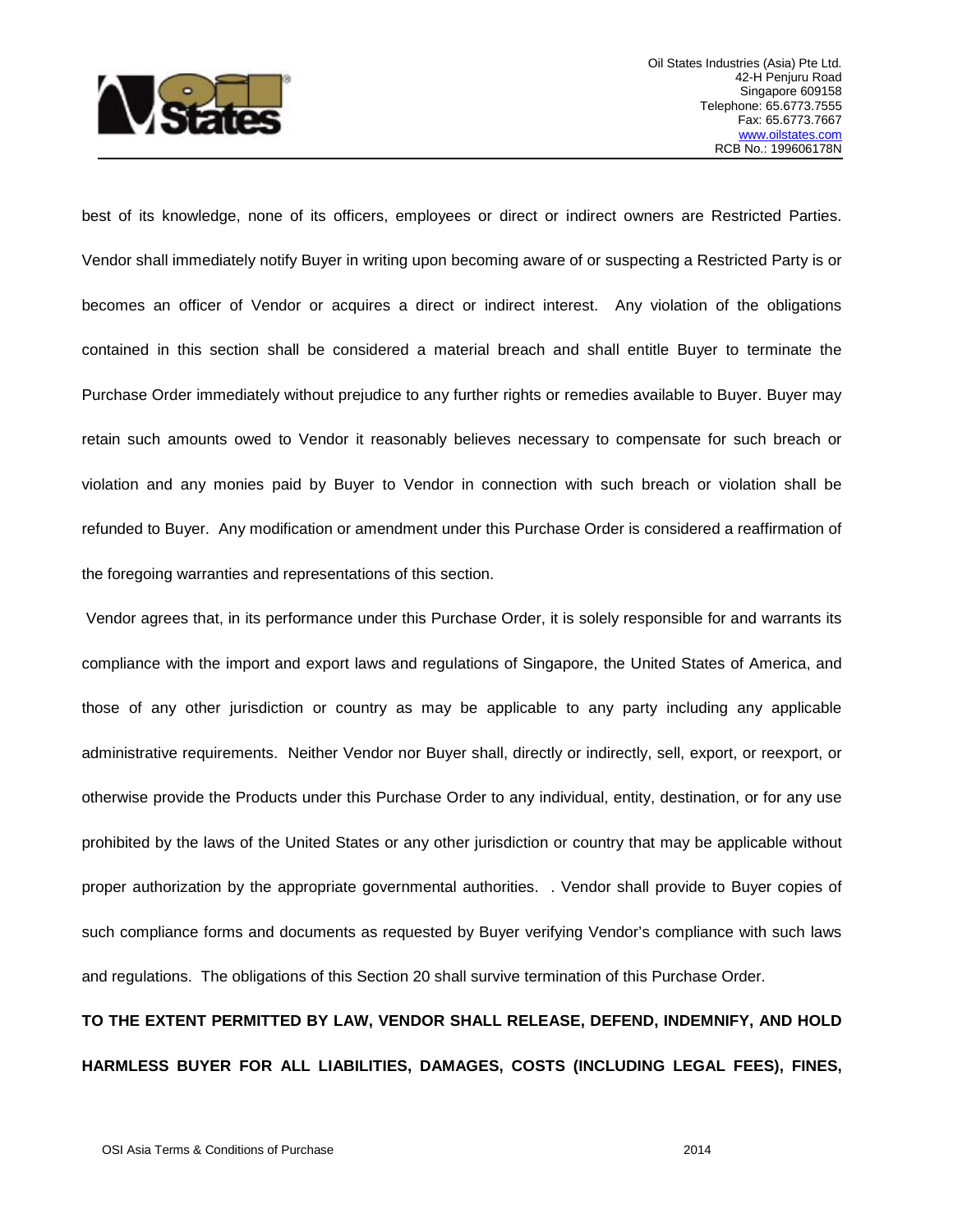

## **PENALTIES AND/OR EXPENSES INCURRED AS A RESULT OF ANY VIOLATION OR BREACH OF THIS SECTION.**

21. CONFLICT MINERALS. Vendor acknowledges that Buyer is required to comply with Section 1502 of the United States Dodd-Frank Wall Street Reform and Consumer Protection Act ("the Dodd-Frank Act") and inter alia must file disclosures and reports with the United States Securities and Exchange Commission related to the use of tin, tantalum, tungsten and gold ("Conflict Minerals"). Vendor represents and warrants that it will, to the extent reasonably possible, use its best efforts to track the chain of custody of all Conflict Minerals contained in any products or materials provided by Vendor to Buyer in accordance with the OECD Due Diligence Guidance for Responsible Supply Chains of Minerals from Conflict-Affected and High-Risk Areas (or some other nationally or internationally recognized due diligence framework that has been established by a body or group that has followed due-process procedures, including the broad distribution of the framework for public comment but only upon notice and approval by Buyer which shall not be unreasonably withheld). Vendor's efforts shall encourage its sub- suppliers at any tier to comply with these requirements. At Buyer's request (which may be as frequently as quarterly at Buyer's discretion), Vendor must execute and deliver to Buyer declarations in the form of the EICC-GESI Conflict Minerals Reporting Template as adopted by EICC-GESI or (at Buyer's discretion) in any other form that Buyer reasonably requests. Vendors are encouraged to support industry efforts to enhance traceability and responsible practices in global mineral supply chains.

22. GOVERNING LAW AND DISPUTE RESOLUTION. The interpretation and performance of this Purchase Order shall be governed by and construed in accordance with the laws of Singapore. Any controversy or claim arising out of or relating to this Purchase Order or its breach that is not settled by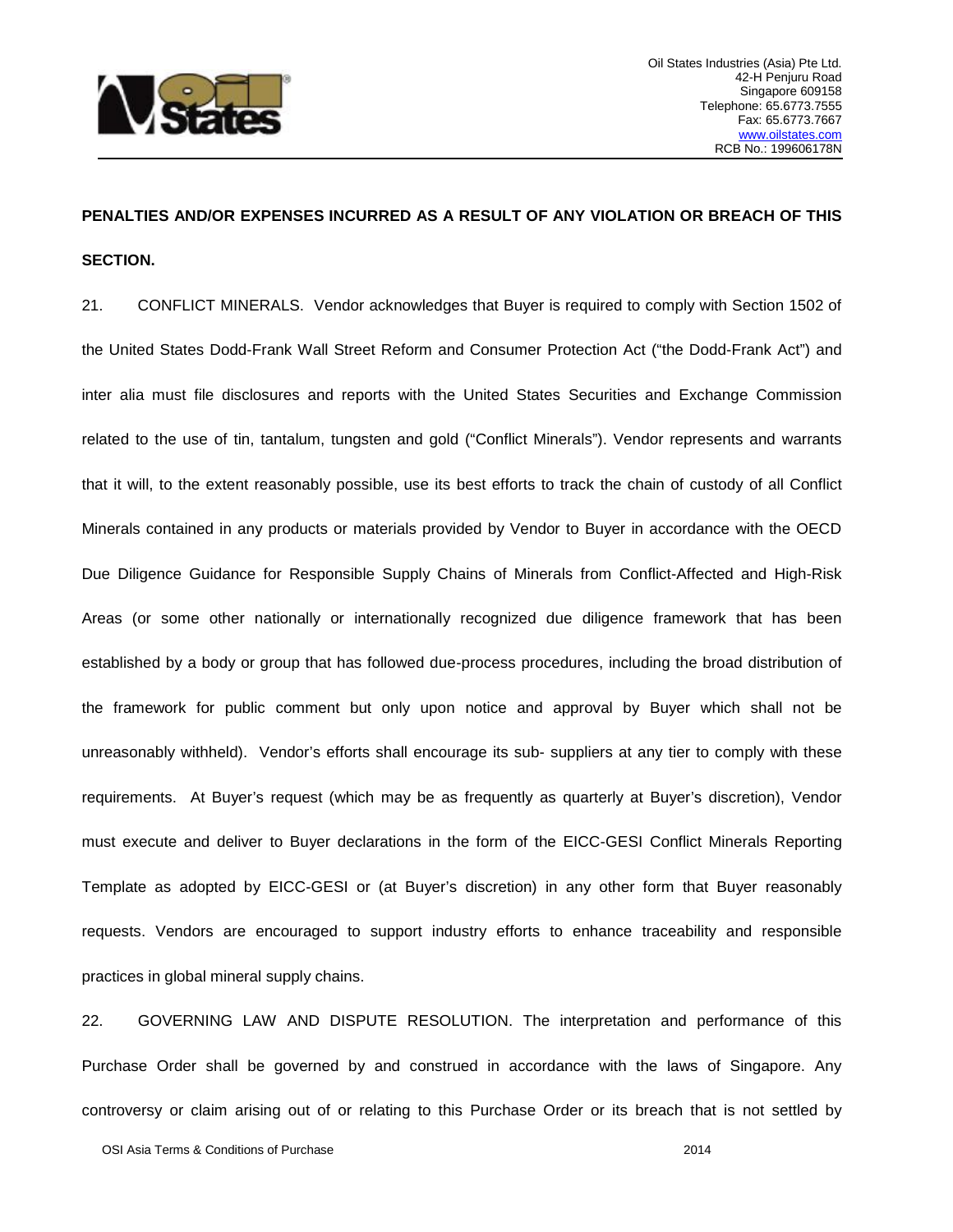

negotiations of the Parties shall be settled by arbitration in accordance with the commercial arbitration rules in Singapore, then in effect, unless the Parties mutually agree otherwise in writing, and before an arbitrator selected in accordance with such rules. The arbitration shall be conducted in Singapore. The language to be used at any arbitration proceeding shall be English. Judgment on the award rendered by the arbitrator shall be final and may be entered for enforcement in any court in Singapore having jurisdiction thereof.

23. RIGHT TO AUDIT. For a period of at least two (2) years after final payment by Buyer under this Purchase Order, Vendor shall maintain all records and accounts directly relevant to the charges paid by Buyer hereunder. During this period Buyer shall have the right at all reasonable times to audit such records and accounts to verify that the charges for which Buyer was invoiced hereunder were proper. For the purposes of ensuring compliance with Section 20, Vendor shall permit, upon the request of and at the sole discretion of the Buyer, audits by independent auditors acceptable to Buyer, and agree that such auditors shall have full and unrestricted access to, and to conduct reviews of, all records related to the Products provided under the Purchase Order and to report any violation of the United States Foreign Corrupt Practices Act, UK Bribery Act or any other applicable laws and regulations.

24. ENVIRONMENT, SAFETY AND HEALTH. Vendor/Contractor, by accepting this Purchase Order, certifies that the Products/services furnished hereunder are in full compliance with all applicable OSI EHS requirements and all applicable provisions of the Workplace Safety and Health Act 2006, all applicable laws administered by the National Environment Agency (NEA) and all applicable standards issued pursuant thereto, including those referenced in that Act but issued under other legislation.

25. FREIGHT. Additional freight costs resulting from Vendor's inability to ship the complete order as a single shipment are for the Vendor's account, unless partial shipments are specifically authorized in writing by Buyer.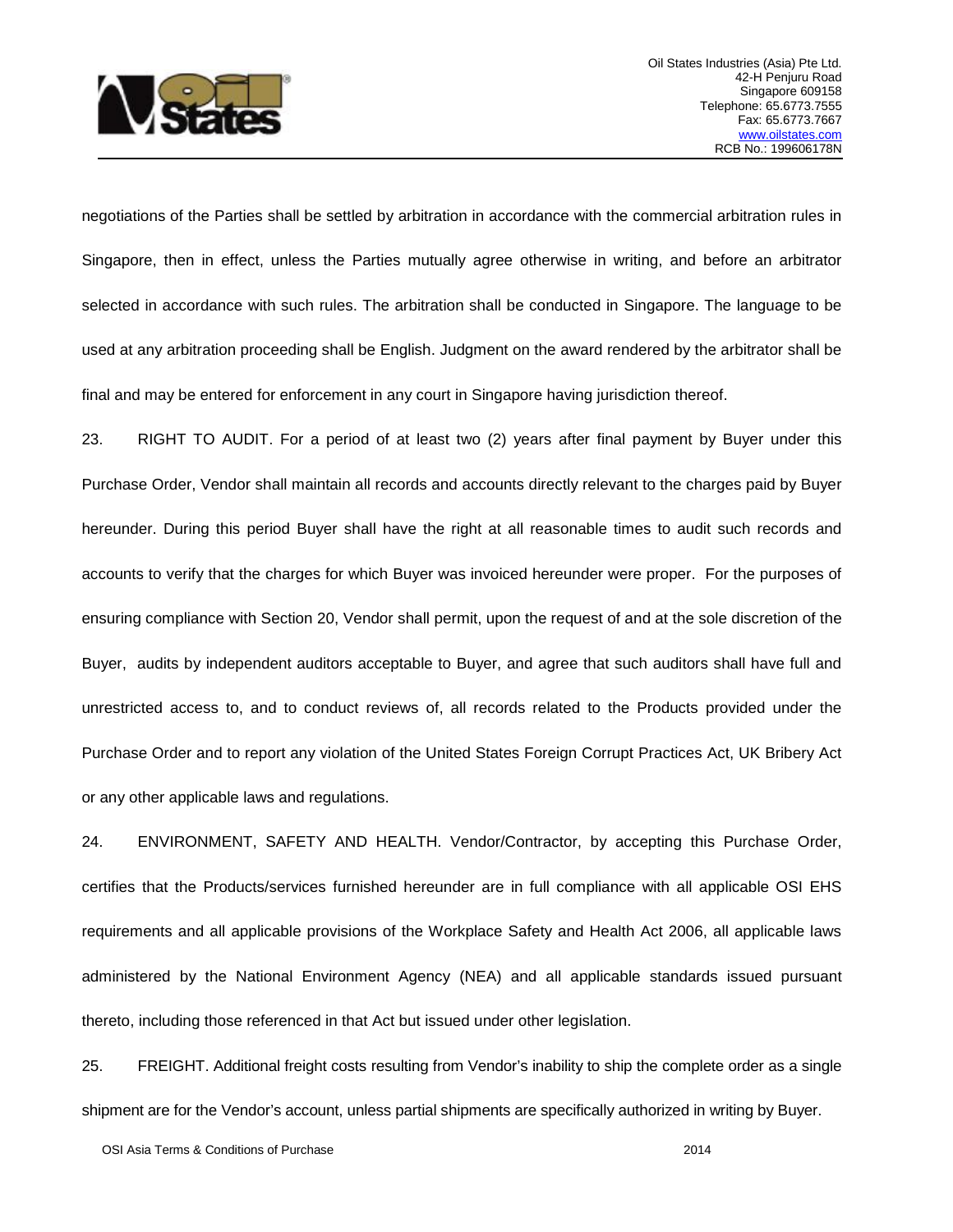

26. WAIVER. No claim of waiver, modification, supplement, amendment, consent or acquiescence with respect to any provision of this Purchase Order or the transactions contemplated hereunder shall be made against Buyer hereto except on the basis of a written instrument executed by or on behalf of Buyer. No waiver of any of the provisions of this Purchase Order by Buyer should be deemed or shall constitute a waiver of any other provisions, nor shall any such waiver constitute a continuing waiver.

27. BINDING UPON ASSIGNS. Subject to the limitations on assignment stated herein, this Purchase Order shall inure to the benefit of and be binding upon the parties hereto, their successors and assigns.

28. MISCELLANEOUS. Nothing in this Purchase Order shall constitute either party the agent or legal representative of the other, and no partnership or joint venture shall be created thereby. Vendor shall at all times remain an independent contractor for all purposes. If any provision herein is or becomes invalid or illegal in whole or in part, such provisions shall be deemed, amended, as nearly as possible, to be consistent with the intent expressed in this Purchase Order, and if such is impossible, that provision shall fall by itself without invalidating any of the remaining provisions not otherwise invalid or illegal. Paragraph headings or titles are included for ease of reference and do not constitute any part of the text or affect its meaning or interpretation.

29. ENTIRE ORDER. This Purchase Order, including these Terms and Conditions, the specifications and any additional terms and conditions incorporated into and attached hereto, constitutes the sole and entire agreement between the parties . Vendor's quotation is incorporated in and made a part of this Purchase Order only to the extent of specifying the nature and description of the Products ordered, and then only to the extent that such items are consistent with the other terms of this Purchase Order. No other terms or conditions shall be binding upon Buyer unless accepted by Buyer in writing.